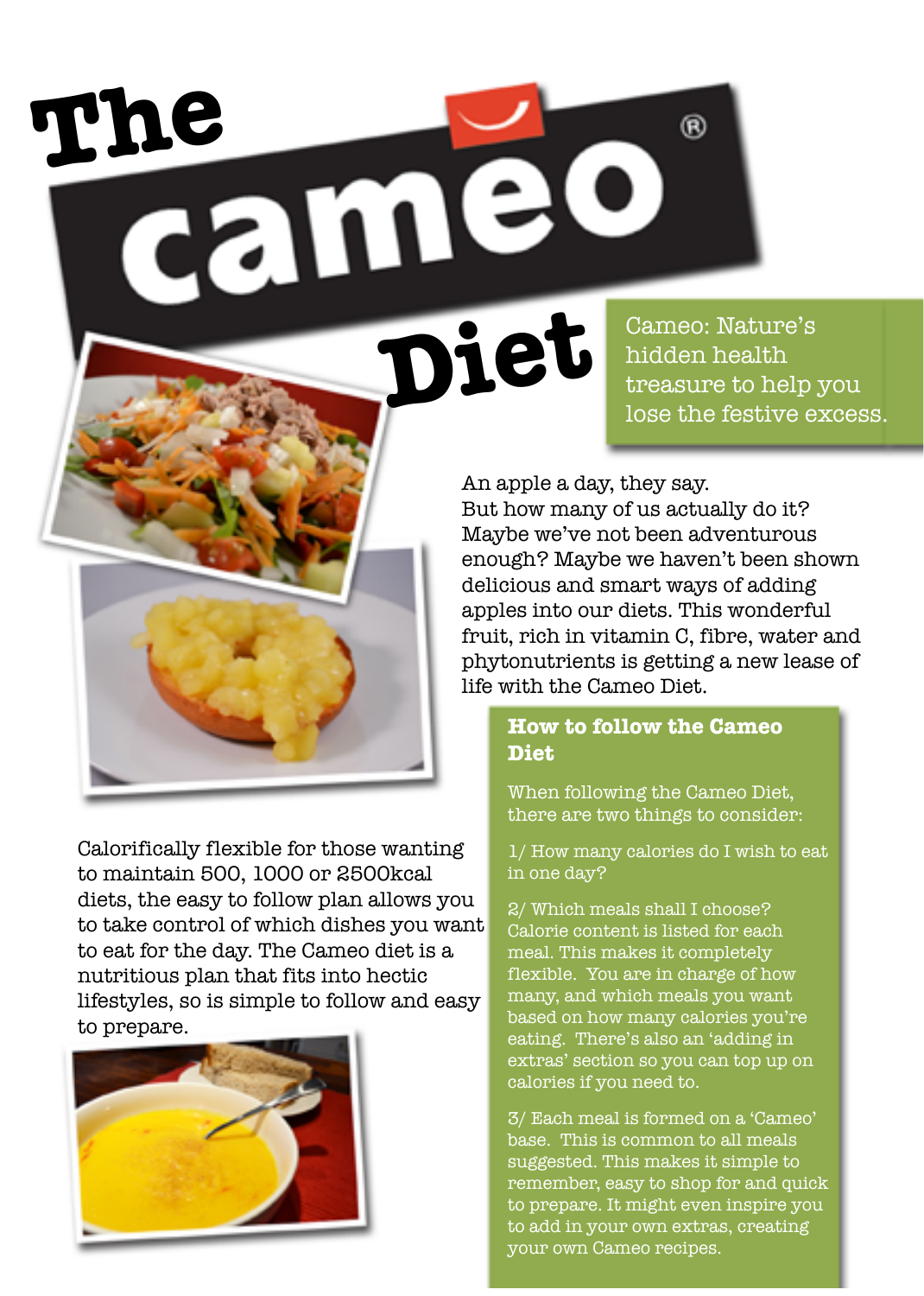

## **Options**

**Cameo Breakfast** 

**– Base** Take a Cameo apple: Peel, finely chop and place in a<br>saucepan with the juice of one lemon. Cook until

soft.



1/ Use the puree formed with 150g low fat natural yoghurt, with a teaspoon of honey (225kcals)

2/ Use the puree formed as a topper on a slice of wholemeal toast (185kcals)

3/ Take one shop-bought large flat pancake. Use half of the Cameo puree and mix with a pinch of cinnamon and fresh or ground ginger to taste. Spread onto the pancake. Dust with icing sugar to taste (220kcals)

4/ Use the puree you have made and add to porridge that you have made with water. (237kcals)

5/ Cook a bagel (keep half for later) and top with the Cameo puree mix (207kcals)

#### **Cameo Smoothie Options**

1/ To your Cameo smoothie base, add in 100ml cordial of your choice; raspberry ginger, lemon and blend. (185kcals)

2/ Blend your Cameo smoothie cupful of ice cubes, with a 150ml apple juice. (225kcals)

3/ Blend your Cameo smothie base with 100ml fresh orange juice and blend with water. (190kcals)

4/ Take two scoops of plain vanilla ice-cream and top with your Cameo smoothie base (230kcals)

**Cameo Smoothie – Base**

Use a peeled, diced Cameo apple, with the juice of one lemon, and puree with half a banana (150kcals).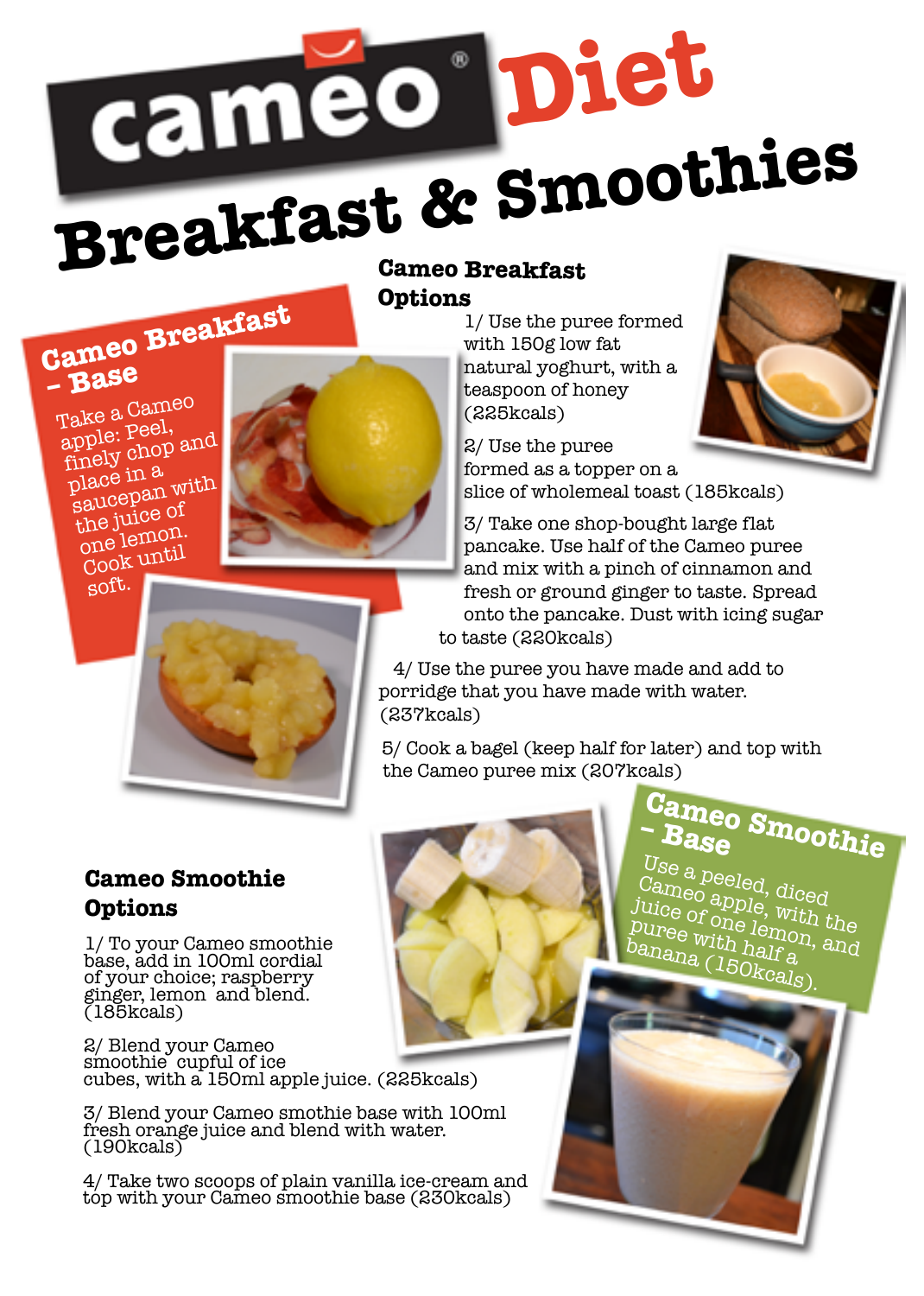

When following the Cameo Diet, there are two things to consider:

1/ How many calories do I wish to eat in one day?

2/ Which meals shall I choose? Calorie content is listed for each meal. This makes it completely flexible. You are in charge of how many, and which meals you want based on how many calories you're eating. There's also an 'adding in extras' section so you can top up on calories if you need to.

3/ Each meal is formed on a 'Cameo' base. This is common to all meals suggested. This makes it simple to remember, easy to shop for and quick to prepare. It might even inspire you to add in your own extras, creating your own Cameo recipes.

### **Cameo Main Course– Base**

Use half a peeled, diced Cameo apple. Quarter five cherry tomatoes and chop half a medium-sized onion.

Chop and dice half a medium red pepper (135 kcals).

#### Cameo: Nature's hidden health treasure to help you lose the festive excess.

#### **Cameo Main Course Options**

1/ Place half a bag of rocket salad on a plate. Grate one carrot and add your cherry tomatoes, onion and red pepper. Dress with one tablespoon of olive oil. Add the Cameo apple amongst the other vegetables. \*Add 28g tuna or chicken. (196kcals)

Note: Adding dressing made with 2 teaspoons olive oil and 1 tablespoon of balsamic vinegar will add 97kcals.

2/ Place your Cameo Main Dish base into a frying pan and fry with one tablespoon of olive oil. Add garlic to taste. Add a sprinkle of fresh basil. Serve the pan mixture on top of 60g baguette. (273kcals)

**Turn over for more delicious cameo recipes**